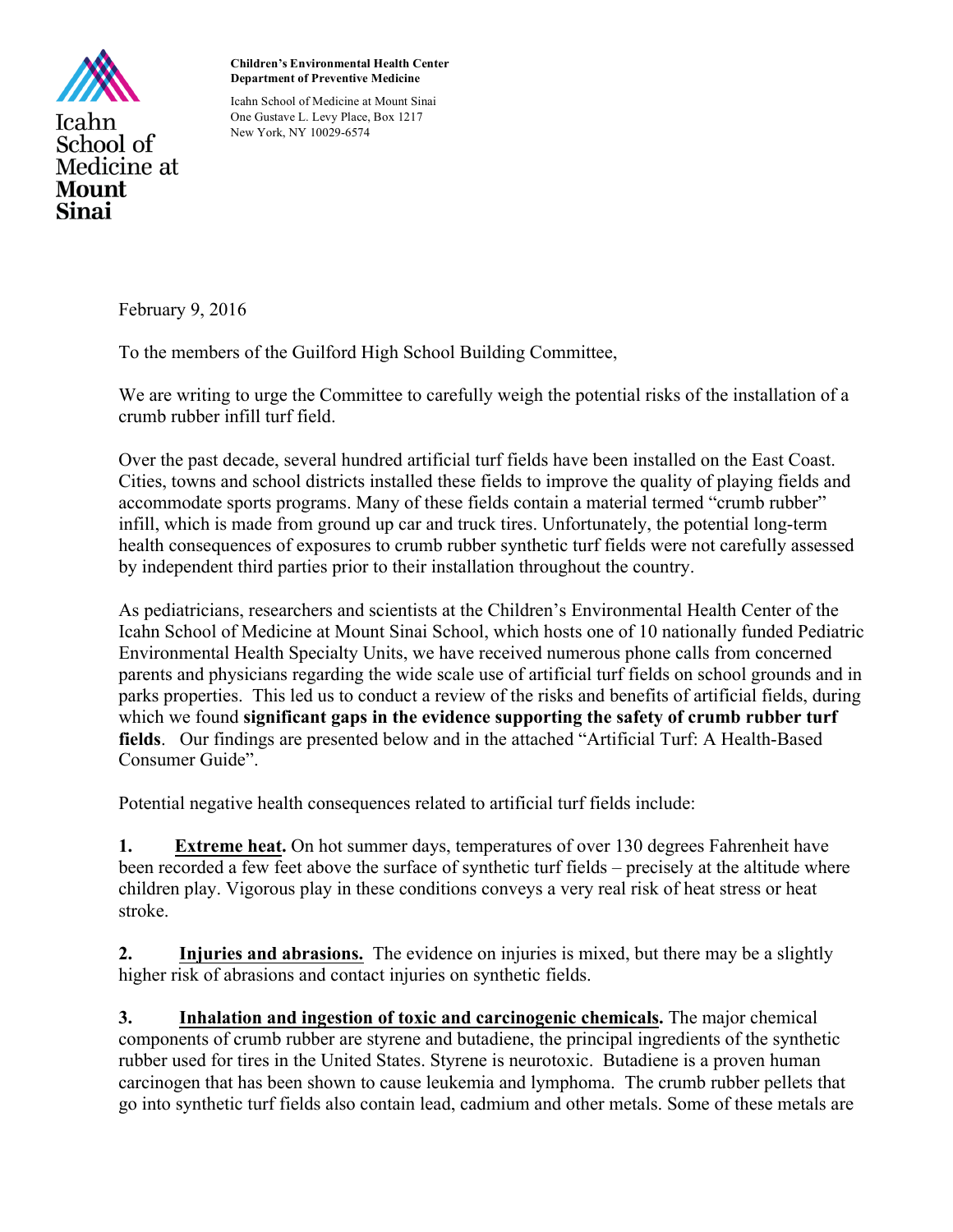

**Children's Environmental Health Center Department of Preventive Medicine**

Icahn School of Medicine at Mount Sinai One Gustave L. Levy Place, Box 1217 New York, NY 10029-6574

included in tires during manufacture, and others picked up by tires as they roll down the nation's streets and highways. Perhaps ironically, if the parent tires from which these fields are made were to be piled onto a public field the area would likely be designated for remediation due to the health risks of the chemicals found in rubber tires. There is a potential for all of these toxins to be inhaled, absorbed through the skin and even swallowed by children who play on synthetic turf fields. **It is our scientific opinion that adequate exposure assessment studies have not been conducted to justify the use crumb rubber surfaces in areas where children play.** 

**4. Transportation home of crumb rubber pellets.** Infill pellets do not remain on the artificial turf fields. These pellets are picked up on children's shoes, clothing and skin. They are then tracked into children's homes and cars, and they are carried into the places where children live, play, eat and sleep. Thus exposure can continue for many hours beyond the time that a child spends in play on the synthetic turf field.

**5. Escape of chemical hazards from fields to the environment.** A number of the toxic and chemical components of the crumb rubber that is installed in synthetic fields are soluble in water. When rain and snow fall on synthetic fields, these materials can leach from the fields to contaminate ground water and soil. In addition, chemicals in turf can be released into the air and inhaled, particularly on hot days.

**6. Disposal.** A further unresolved issue is what to do with the toxic components of synthetic turf fields 10 or 20 years from now when the fields reach the end of their usable life-span and need to be dismantled. The costly process of separating, reclaiming, reusing, recycling, or disposing of the various components of a turf field are often overlooked at the time of installation. Will the crumb rubber need to be dealt with as hazardous waste, since it contains toxins and carcinogens? Will it need to be placed in a hazardous waste landfill? What will disposal cost? Who will pay? Often, these questions have not been factored into the overall cost of a crumb rubber turf field.

**Alternatives to crumb rubber** Newer generations of turf infill have recently become available that are purported to reduce some of the risks of playing on crumb rubber such as exposures to extreme heat and toxic chemicals. These include the synthetic polymers EPDM and TPE as well as "organic" options like cork and coconut fibers. While they may be good alternatives to crumb rubber, to our knowledge, independent long-term safety studies have not been conducted and chemicals of concern may be present (see attached Consumer Guide).

For the reasons outlined above, we recommend that the town of Guilford err on the side of caution by opting not to install an additional crumb rubber turf field. **In the absence of convincing evidence of safety, we recommend that children not play on surfaces that contain known carcinogens and neurotoxins.**